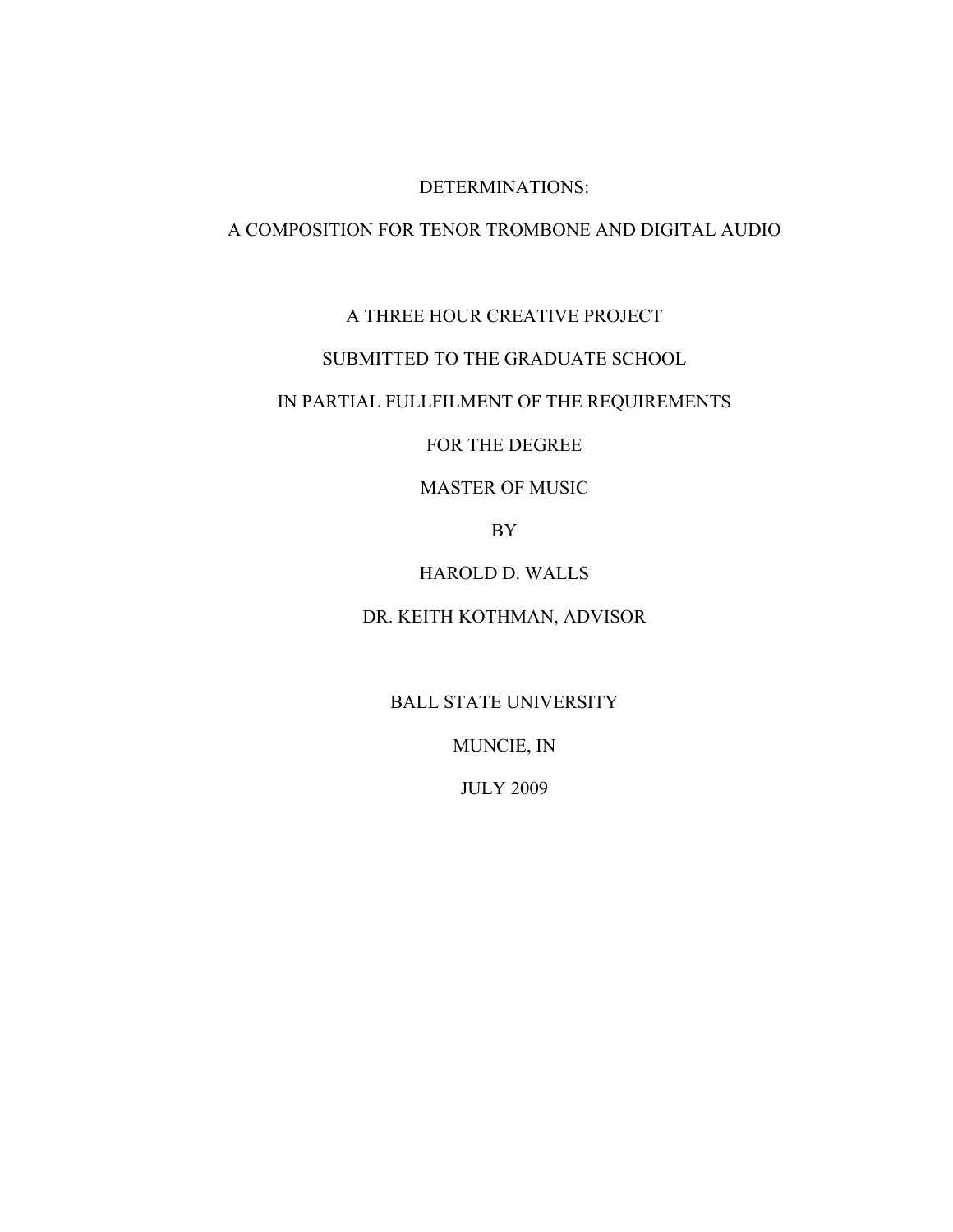## Acknowledgments

The author wishes to thank Dr. Keith Kothman for his guidance with this project. Additional thanks are due to Dr. Lawrence Fritts, Director of the Electronic Music Studios and Associate Professor of Composition at the University of Iowa for providing the instrument samples used in this project through the University of Iowa Musical Instrument Samples available on the World Wide Web.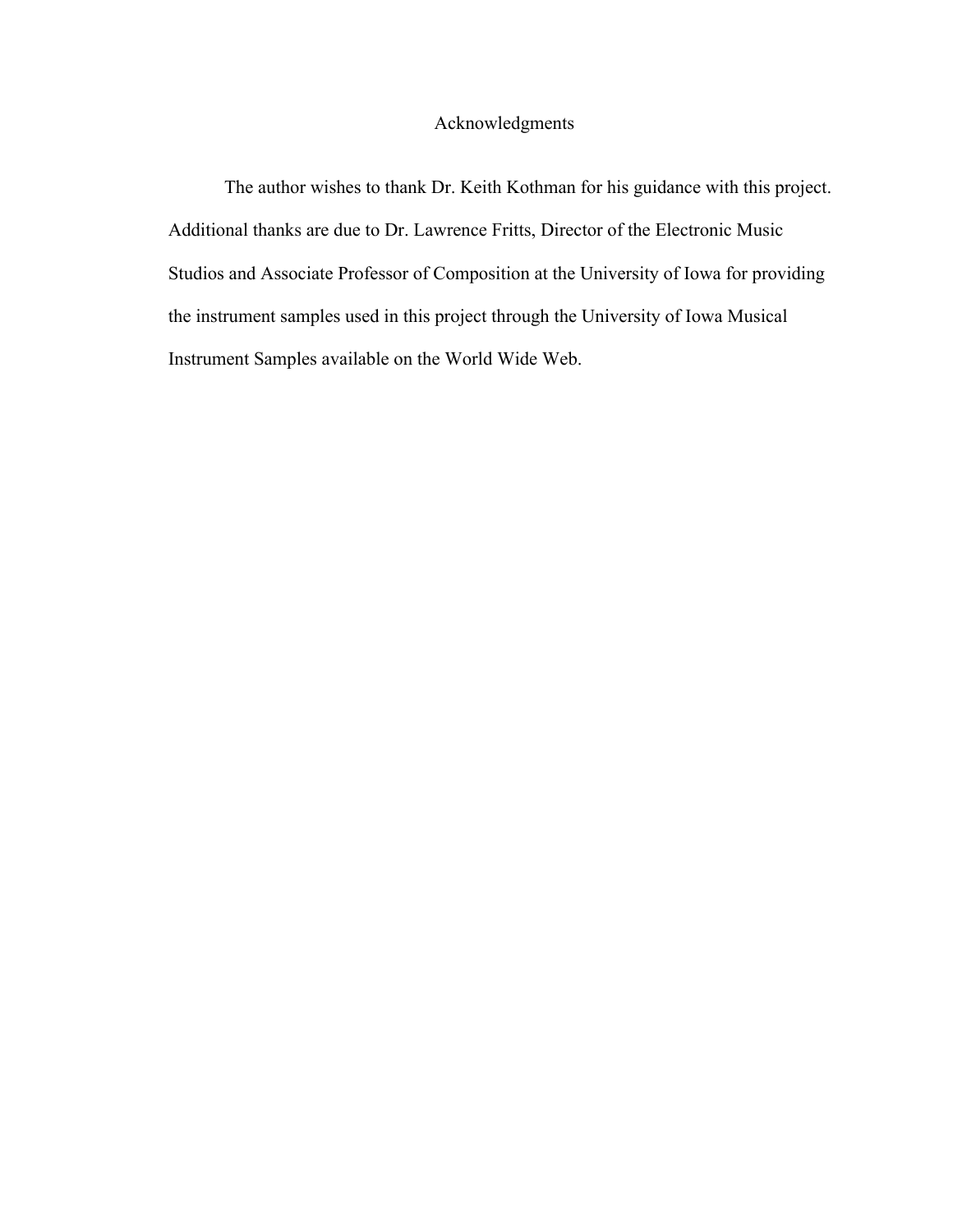## Table of Contents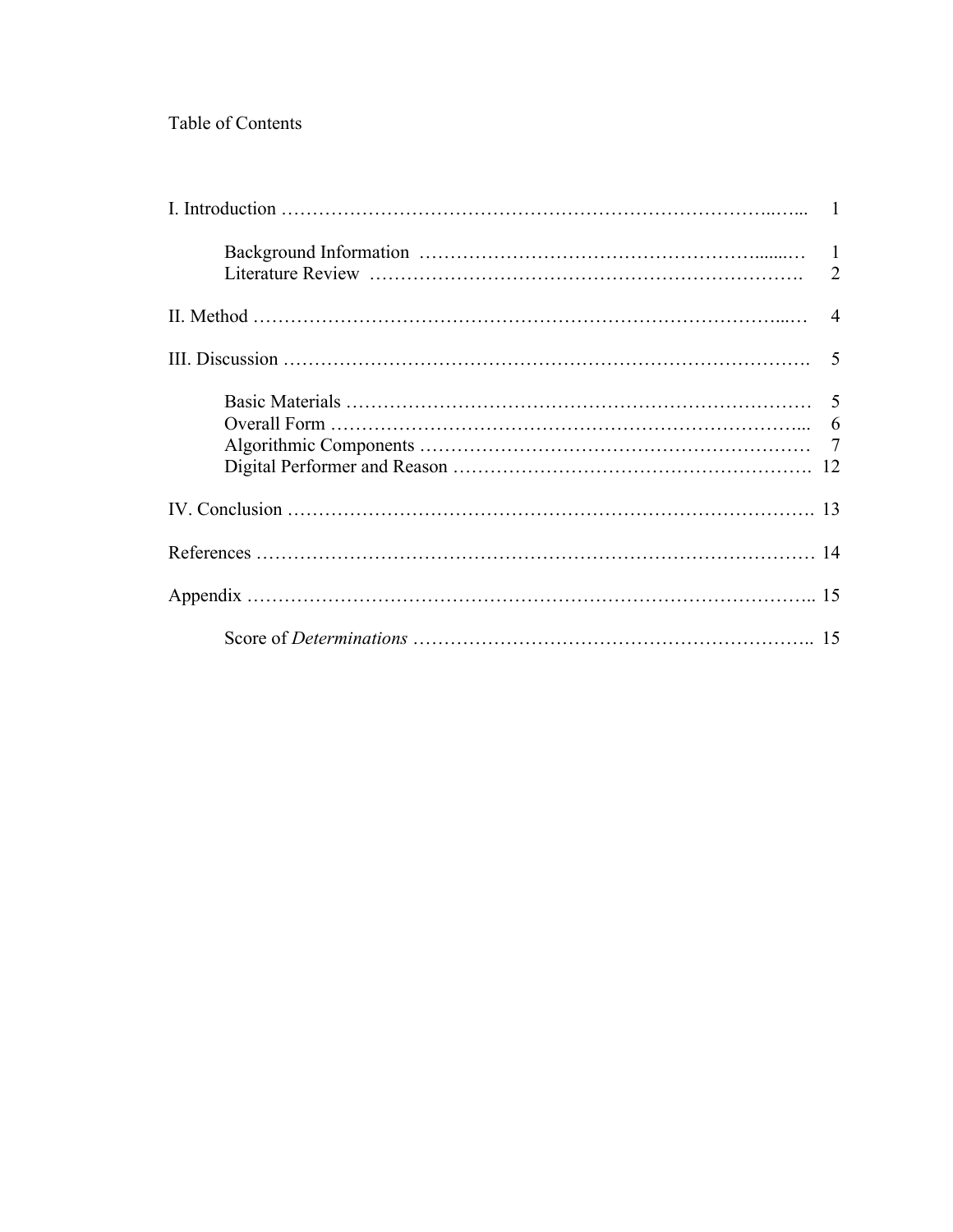## I. Introduction

#### *Background Information*

There are fundamentally four aspects of sound that can be manipulated – pitch, timbre, volume, and time (rhythm). In order to represent a piece of music, more information has to be expressed than just a list of pitches, timbres, volumes, and durations. Such a list would include vertical sonorities, articulations, vibrato, sharpness of attack, or any of the many more quantities that musicians and composers can manipulate. Nevertheless, a list of only the four fundamental parameters, or, indeed, only some of them (e.g. just a list of pitches) can provide a composer with enough raw material to compose a piece of music. Computers also can manipulate these parameters, but require a set of rules – an algorithm – to control exactly what way the value of each parameter will be determined. When working with computer algorithms to facilitate musical composition, it is the job of the composer to devise a system that will map these musical parameters onto the numerical output of the computer algorithm.

In the  $20<sup>th</sup>$  century, the serial techniques employed by Arnold Schoenberg foreshadow the computer-aided methods that would come later. The initial ordering of tone rows was determined by the composer, but the manipulations (transposition, inversion, retrograde, and retrograde inversion) performed on the rows hint at the sort of deterministic algorithm that can easily be performed by a computer. In the 1950s Iannis Xenakis noted that another way to achieve the uniform pitch distribution of serial music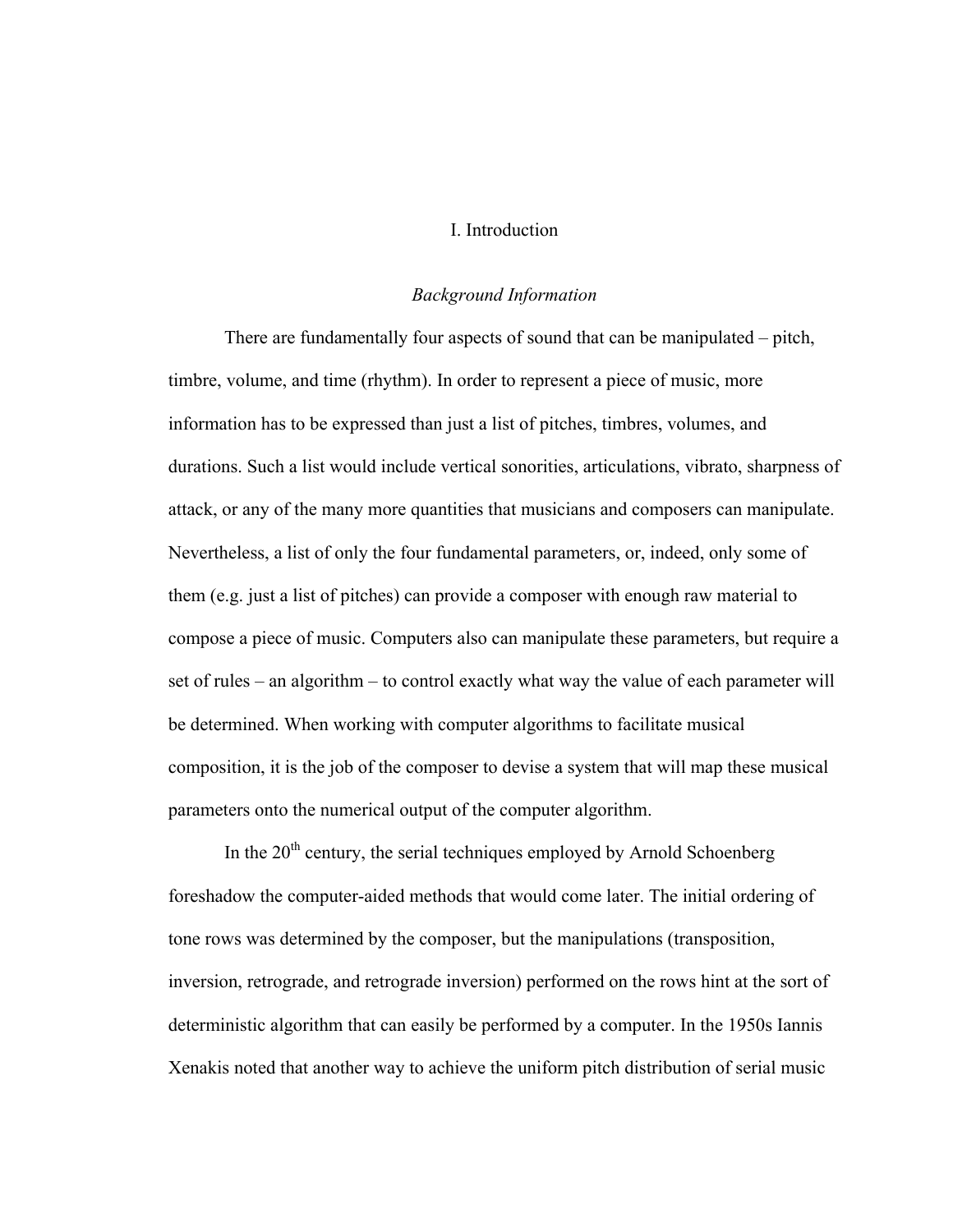was through stochastic (chance) methods - another area in which computers can easily perform more quickly than humans. As digital computers have become more common since the 1970s, the number of computerized composition systems has greatly increased, and the algorithms used have become more sophisticated.

#### *Literature Review*

Xenakis' book *Formalized Music* develops a notation for music that is taken from mathematics and outlines the Markovian processes used by many composers in their compositional algorithms.1 Markovian chains formed the basis of the algorithms that Lejaren Hiller used to generate pitch, duration, and volume information for his work *Illiac Suite*, the first work composed entirely by computer.<sup>2</sup>

Roads surveys types of algorithms used by composers: linked automata, cellular automata, stochastic processes, chaos generators, pattern matching techniques and neural networks.3 These algorithms are used to generate data, but they are independent of parameter mapping done by the programmer. Rowe discusses several filters that will generate new musical material from an input list and discusses which parameters each of the filters manipulates.4 Although these transformations can be classified into the four broad categories mentioned above, each transformation has unique characteristics that

 <sup>1</sup> Iannis Xenakis, *Formalized Music*, rev. ed. Harmonologia Series No. 6 (Stuyvesant, NY: Pendragon Press, 1992).

<sup>2</sup> Lejaren Hiller, "Music Composed with Computers – A Historical Survey," in *The Computer and Music*, ed. Harry B. Lincoln (Ithaca, NY: Cornell University Press, 1970), 42-96.

<sup>3</sup> Curtis Roads, "Representations and Strategies for Algorithmic Composition," in *The Computer Music Tutorial* (Cambridge, MA: MIT Press, 1996), 853-909.

<sup>4</sup> Robert Rowe, *Interactive Music Systems* (Cambridge, MA: MIT Press, 1993), 166-185.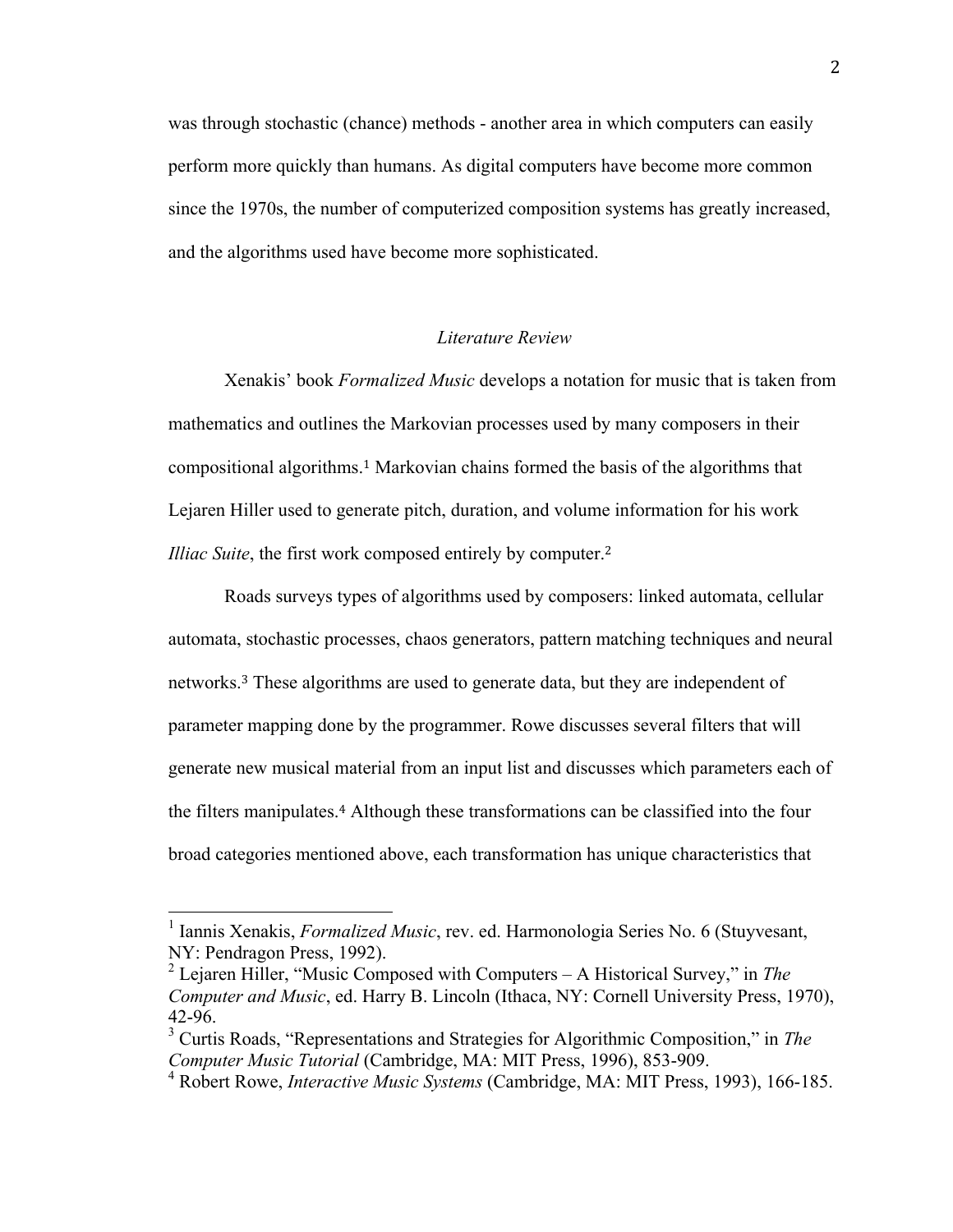will make it more useful for some purposes. Winkler also discusses objects that can generate new musical material. He further discusses techniques for analyzing music in order to produce the input to the objects that are able to transform it.<sup>5</sup>

After generating a set of notes (e.g. an arpeggio), this set of notes can be manipulated as a single unit. Langston describes software that manipulates units larger than just a single pitch. His IMG/1 is a software system that will compose incidental music in a specified style. IMG/1 will compose a chord progression with a specified rhythmic density, then compose a melody to play over the chords, all in a particular chosen style.<sup>6</sup>

<sup>5</sup> Todd Winkler, *Composing Interactive Music: Techniques and Ideas Using Max* (Cambridge, MA: MIT Press, 1998).

<sup>6</sup> Peter S. Langston, "IMG/1: An Incidental Music Generator," in *Computer Music Journal* 15, no. 1 (Spring 1991): 28-39.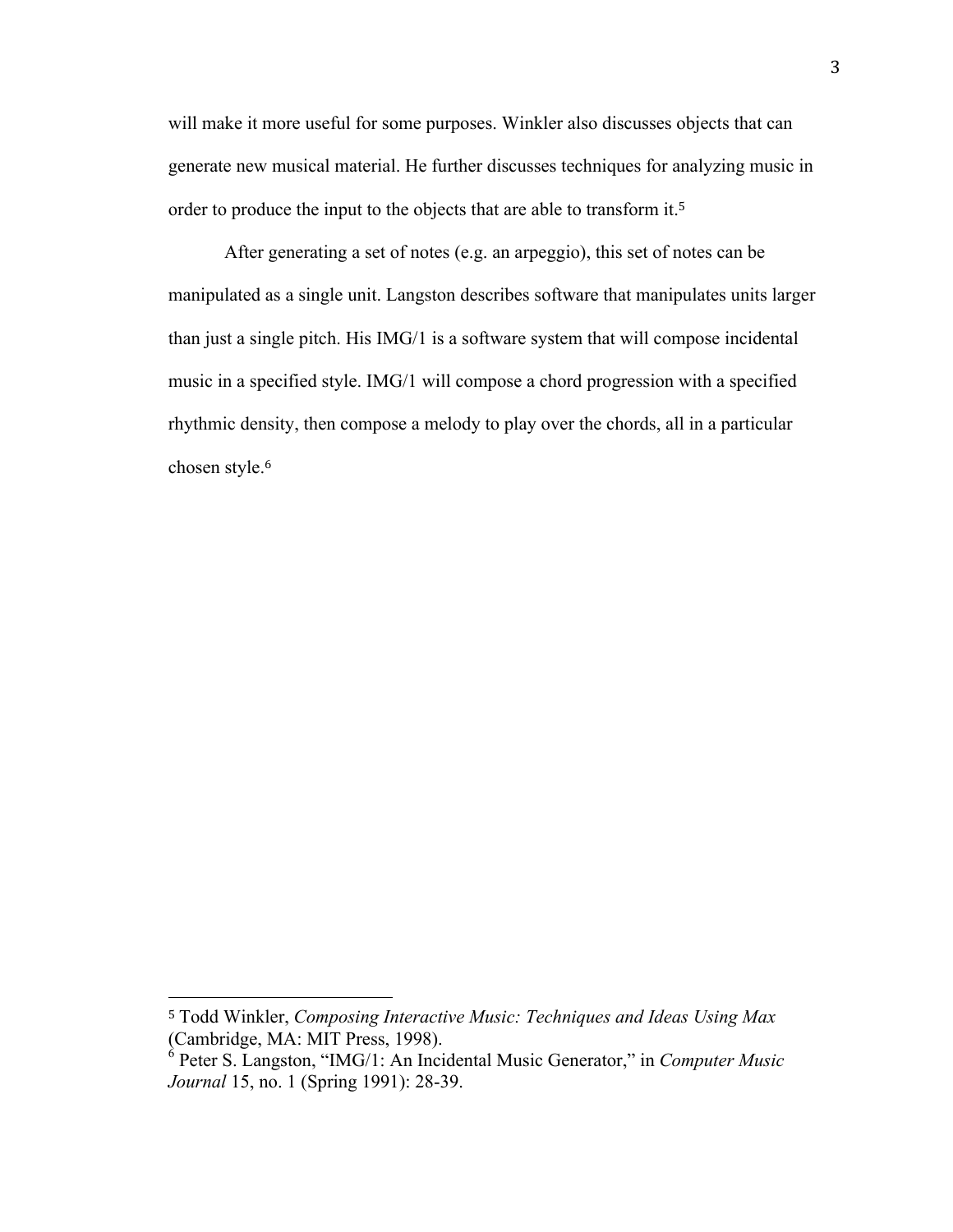#### II. Method

*Determinations* was composed using a combination of basic materials chosen by the composer, algorithmic techniques implemented using a computer, algorithmic techniques implemented by the composer, and freely-composed material that has no known algorithmic basis. The computer algorithms were implemented with Cycling '74's Max/MSP software. The sounds for the digital audio portion of the composition were assembled using MOTU's Digital Performer and Propellerhead Software's Reason. Notation was accomplished with Makemusic's Finale software.

The pitch set used in *Determinations* was chosen by the composer. Likewise, the overall form was decided upon by the composer based upon esthetic decisions not rooted in algorithmic thinking. Aspects such as timbre, register, tempo and the host of other details that make up a piece of music were choices that were also left to the intuitive sense of the composer. The computer-implemented algorithms were used to generate melodic material (both pitches and rhythms) and harmonic material.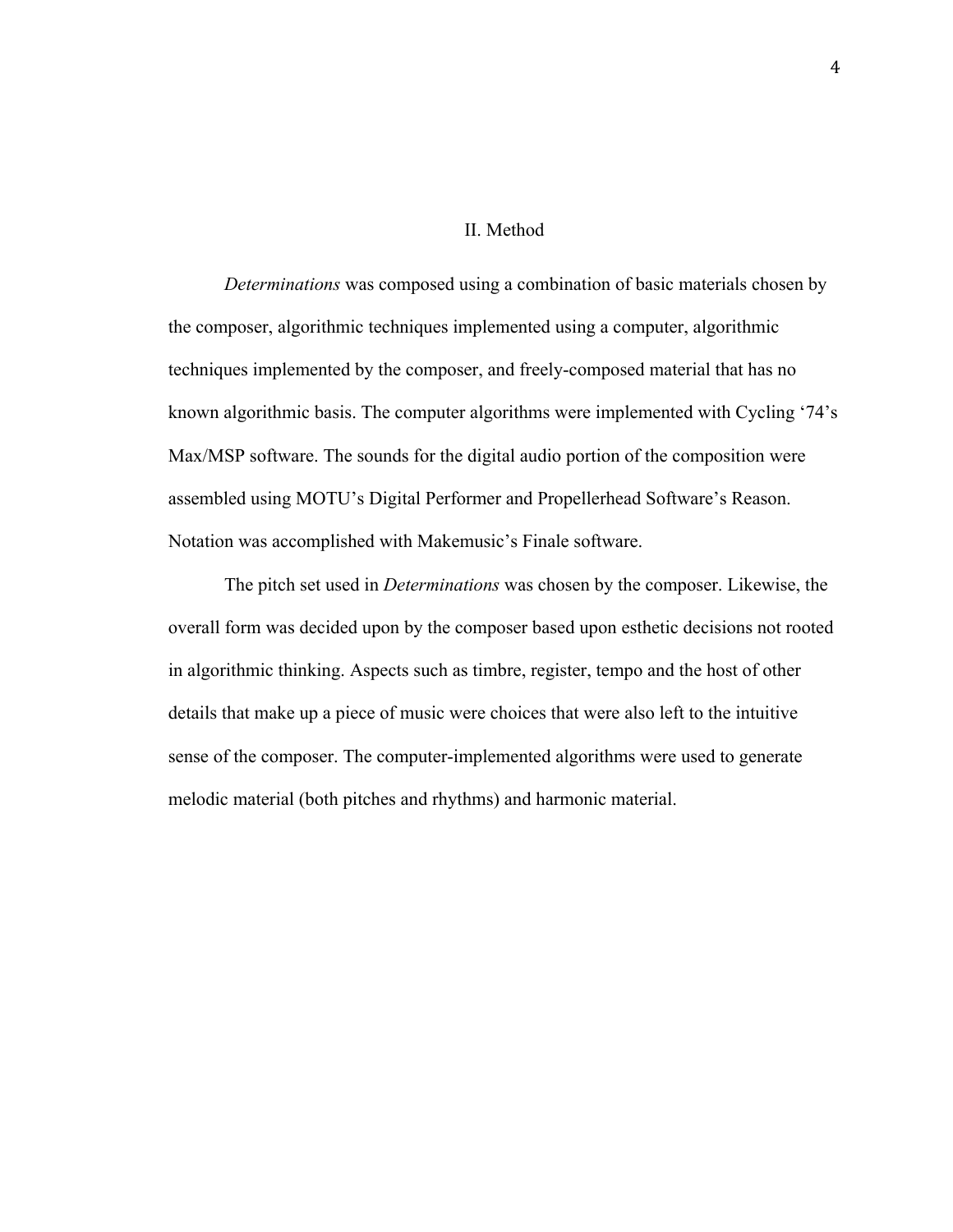#### III. Discussion

What follows will discuss the points outlined in the Method section. A description of the pitch materials that were chosen for *Determinations* and the overall form will address the decisions made by the composer. A description of the computer-based procedures used to determine the specific pitch material (both melodic and harmonic) will address the algorithmic components. Finally, a brief description of the role of Digital Performer and Reason software will complete the Discussion.

#### *Basic Materials*

The basic pitch material for *Determinations* has its origin in the technical constraints of the tenor trombone. The notes E and B-flat are the two principal pitches in the composition, the E arising from the lowest pitch on the instrument, with the slide completely extended, and the B-flat being a tritone above when the slide in all the way in. The tritone was divided using the simple sequence 3, 2, 1. So, starting from E and going up 3 semitones yields the note G, going up 2 semitones from G yields A, and going up 1 semitone from A yields B-flat. To complete the octave, a mirror image of this series was used: going up 1 semitone from B-flat yields C-flat, going up two semitones from C-flat yields D-flat, and going up 3 semitones from D-flat returns to E. The six-tone scale E, G, A, B-flat, C-flat, D-flat, (E) provides the primary pitch material for *Determinations*.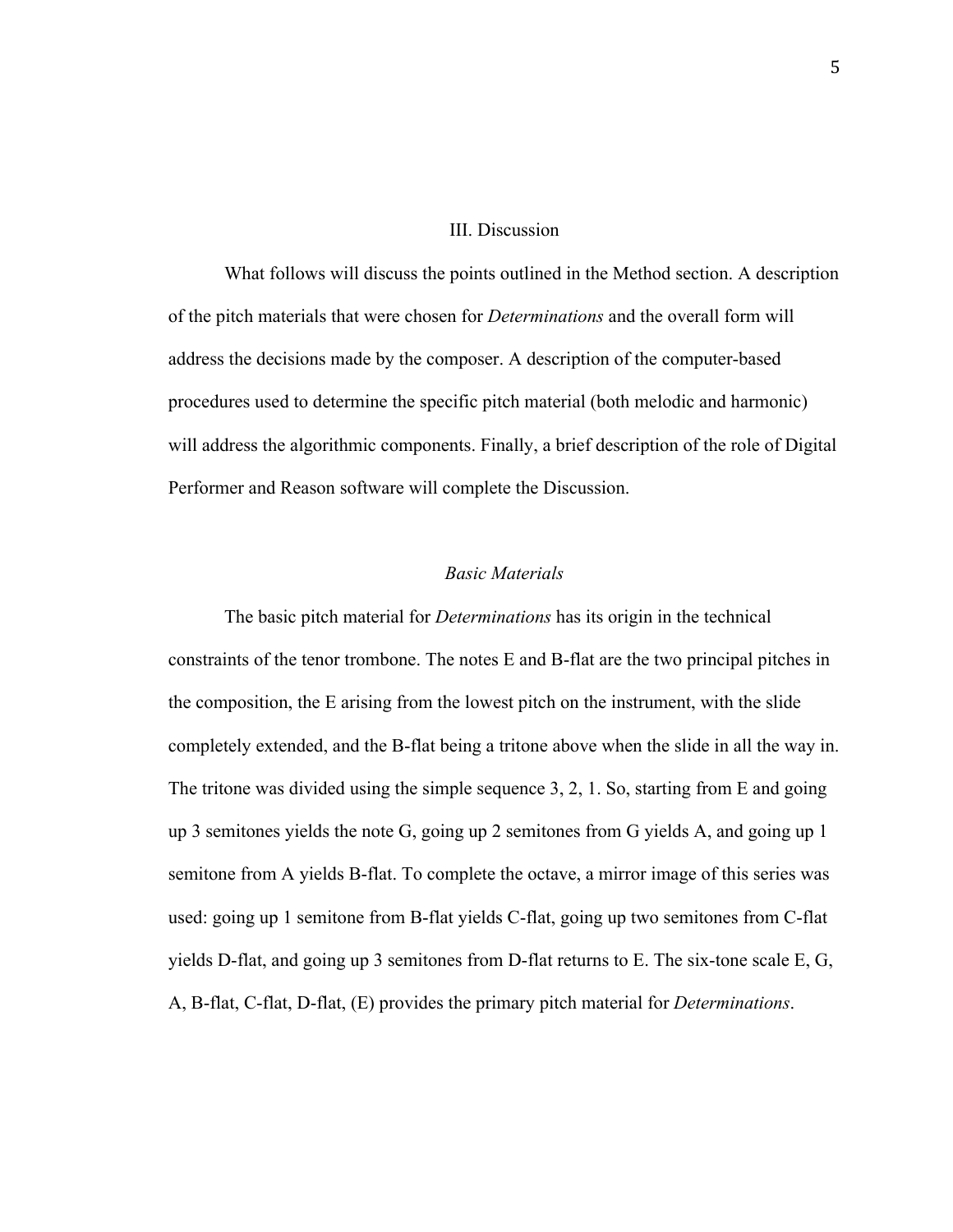Since the tritone divides the octave into symmetrical halves, it implies no tonal relationship. The asymmetrical division of the tritone was used in order to provide some sort of tonal element to the piece. Since the sequence mirrors itself around the note B-flat; however, there is still ambiguity inherent in the pitch collection. This mirror point was exploited for melodic development, explained below.

#### *Overall Form*

The tritone interval is reflected in the structure of the piece through a broad tonal relationship. The piece is not traditionally tonal through the function of harmony, but the notes E and B-flat are reinforced as tonal centers through melodic repetition of these pitches. E can be considered the tonic, as it is the pitch that begins and ends the piece; while B-flat can be considered the dominant, that is, the pitch that the piece moves to, and then returns from.

In terms of large structure, *Determinations* is in five sections: an introduction, a section consisting of melodic material over a sustained chord accompaniment, a section consisting of melodic material over a repeated  $16<sup>th</sup>$ -note accompaniment, a short cadenza, and a coda that recalls the introduction. The introduction establishes the note E as a tonic and B-flat as a dominant. In the next section, over the sustained chord, the tonal center switches to B-flat (in system 10), and remains on B-flat, except for a short phrase in E in the first half of system 17, until the coda. The piece ends on E.

The accompanying material in systems 6 through 12 starts on the pitches E and Bflat. As the section progresses, A is added, then G is added. The section ends with a sustained harmony built up of all the pitches of the lower half of the scale. In the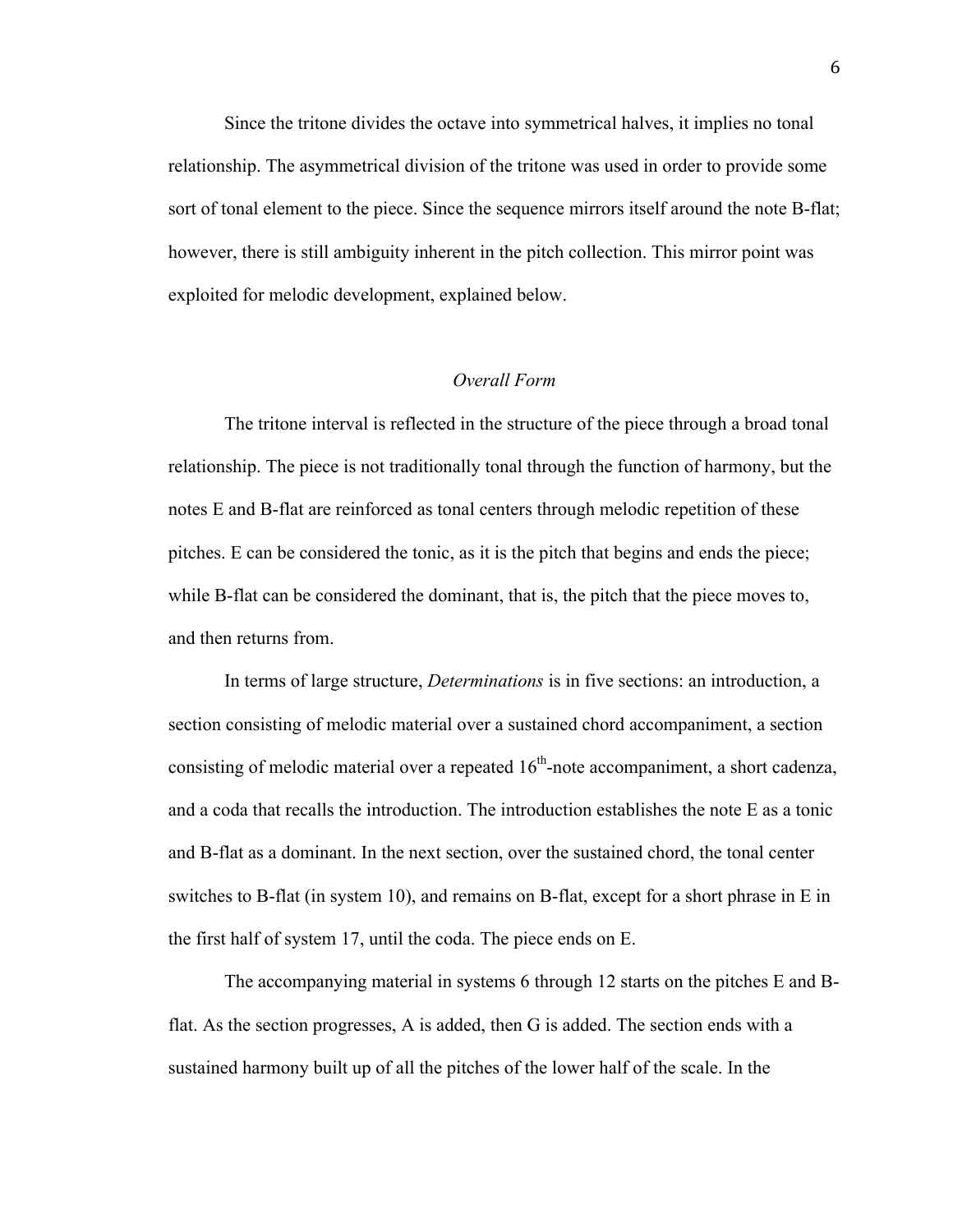rhythmic section, systems 13 through 20, there are four parts, each using a different histogram to generate notes chosen from all 6 notes of the scale. As the section begins, the accompaniment is centered on E, while the soloist remains centered on B-flat. As the section progresses, the four lines change, one by one, to a harmony centered on B-flat.

#### *Algorithmic Components*

Patches were written in Max/MSP to generate strings of pitches using the scale described above. Melodic figures were generated from a patch that used a histogram to weight the probability of randomly selected scale degrees (see Figure 1). That is, a table was produced whereby each note of the scale over a two-octave range was assigned a number. This number represented the probability that that note would be selected. The higher the number assigned a certain note, the higher the probability that it would be selected. Four different tables were used to generate strings of note. The main difference between them was the probability that the note in the center of the range would be selected. These series of notes were used directly, without modification, in the rhythmic accompaniment in systems 13 through 20. The composer clicked on the "Scale centered on Bb" message in the patch to transpose the scale from E to B-flat (see Figure 1).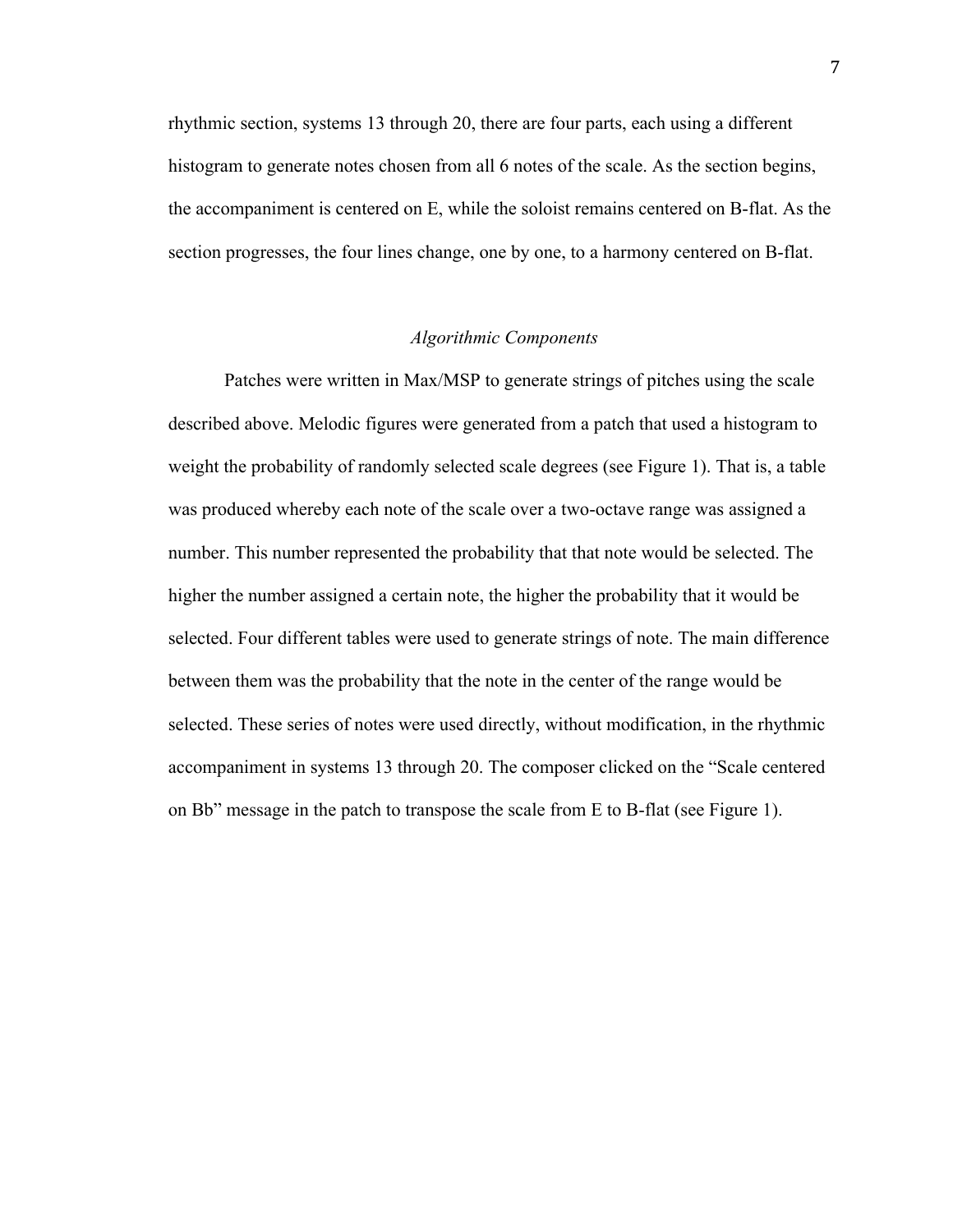





Figure 1: Max/MSP patch used to generate melodic material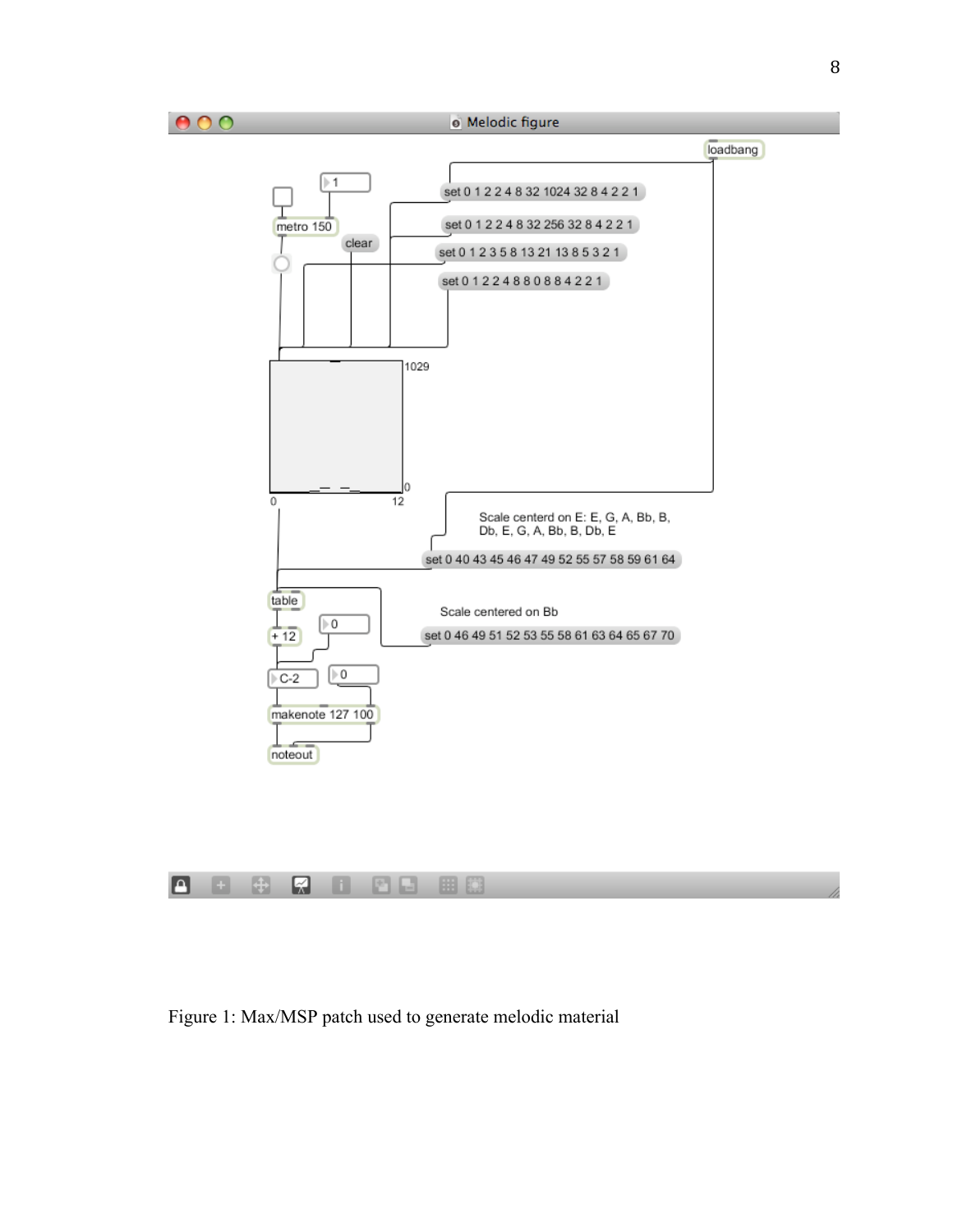The same patch was used to generate the melodic material played by the trombone soloist. The patch would simply generate a series of notes all the same duration as in Figure 2.



Figure 2: Note series generated by Max/MSP

By simply combining repeated notes into one longer note, rhythmic patterns were created. The series of notes in Figure 2 would become the melodic motive seen in Figure 3.



Figure 3: Melodic motive generated from the note series in Figure 2

This was most effective with the probability table that most heavily weighted the center note, since there would be long strings of repeated notes.

Another Max/MSP patch generated the sustained chord accompaniment of systems 6 through 12 (see Figure 4).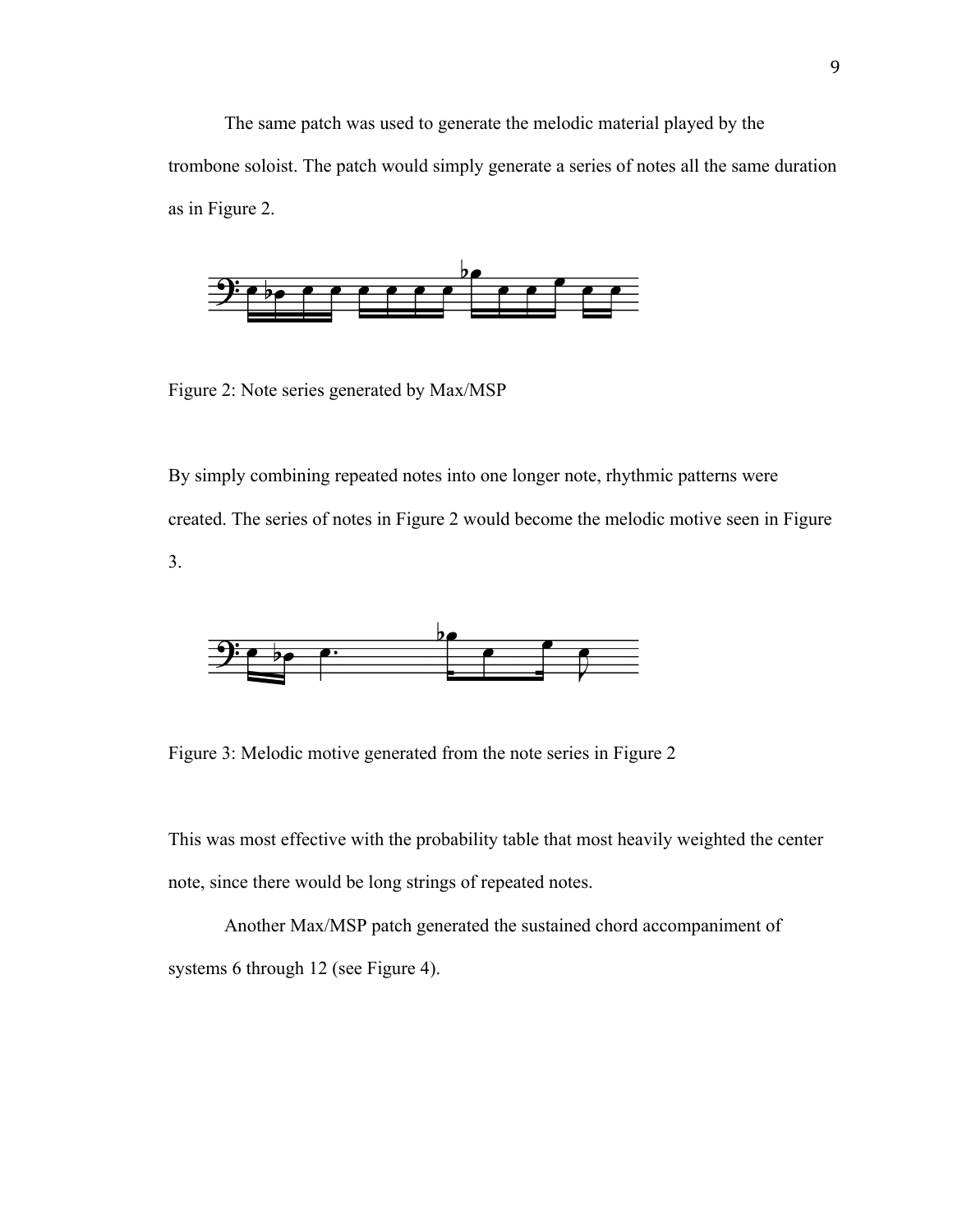

Figure 4: Max/MSP patch used to generate chord accompaniment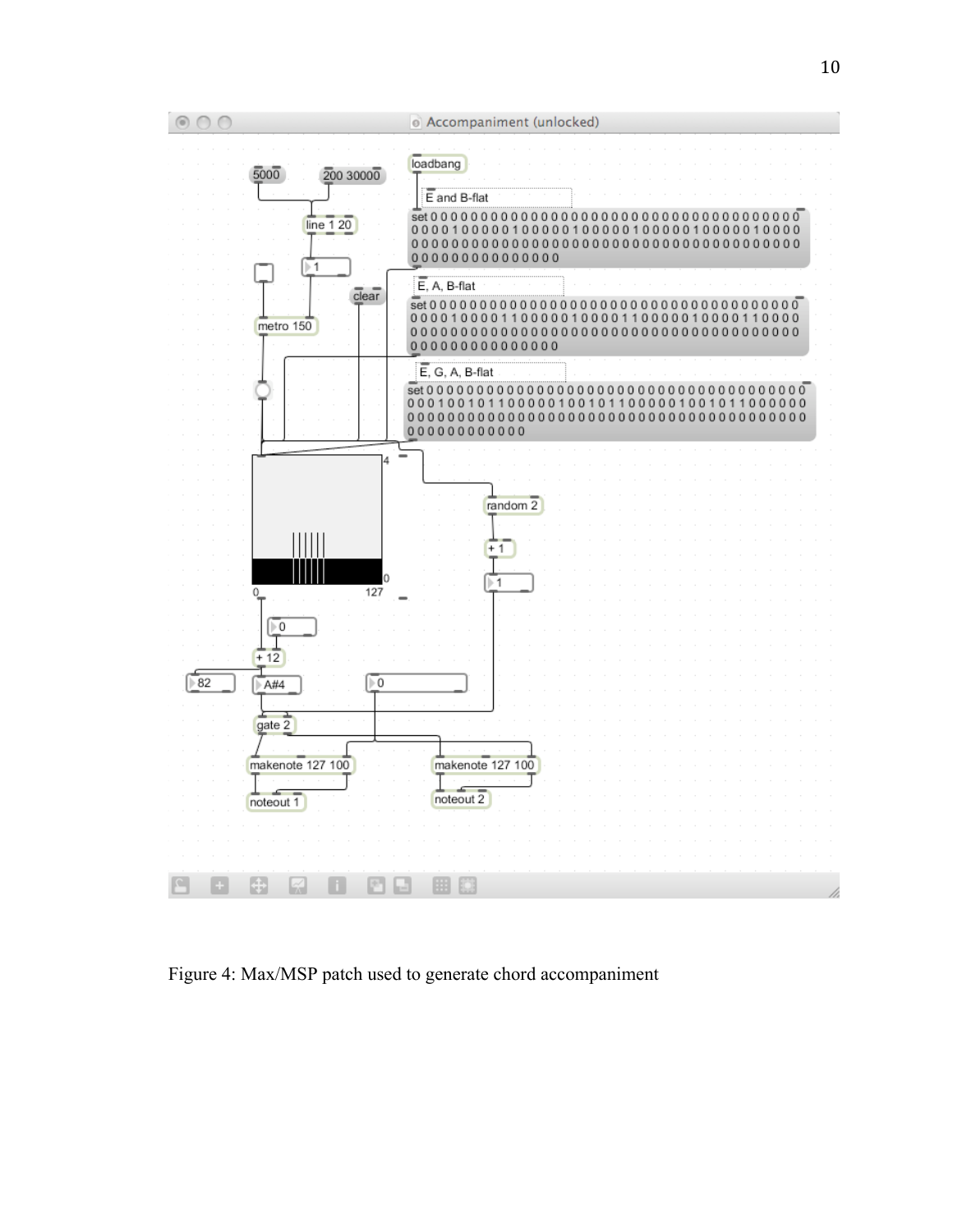Though this patch is slightly different, it also used a table to assign probabilities to certain notes, which are then selected at random. For the accompaniment patch, the composer could generate notes of the following sets:  $(E, B-flat)$ ,  $(E, A, B-flat)$ , and  $(E, G, A, B-flat)$ flat). All notes within a set had equal probabilities of being selected. The patch also contained logic to change attack times from 5000 ms to 200 ms over the course of 30 seconds and to assign notes randomly to either the left or the right channel.

One last algorithmic procedure was not implemented with the computer. Since the scale used in *Determinations* was symmetrical around both E and B-flat, this symmetry was exploited to generate new motives from transposed material. In the original scale, the note B-flat has intervals of a minor second, a minor third, and a tritone both above and below, producing all the pitches of the scale. Material that has been transposed from a tonic of E produces the symmetrical intervals of a minor third, a perfect fourth, and a tritone both above and below B-flat. The intervals of the original scale were sometimes used in transposed material. One example is in the first eight beats of system 14 (see Figure 5), where the first four beats are a motive transposed from an E tonic, and the second four beats are the same material transformed to the original scale.



Figure 5: Transformation of melodic material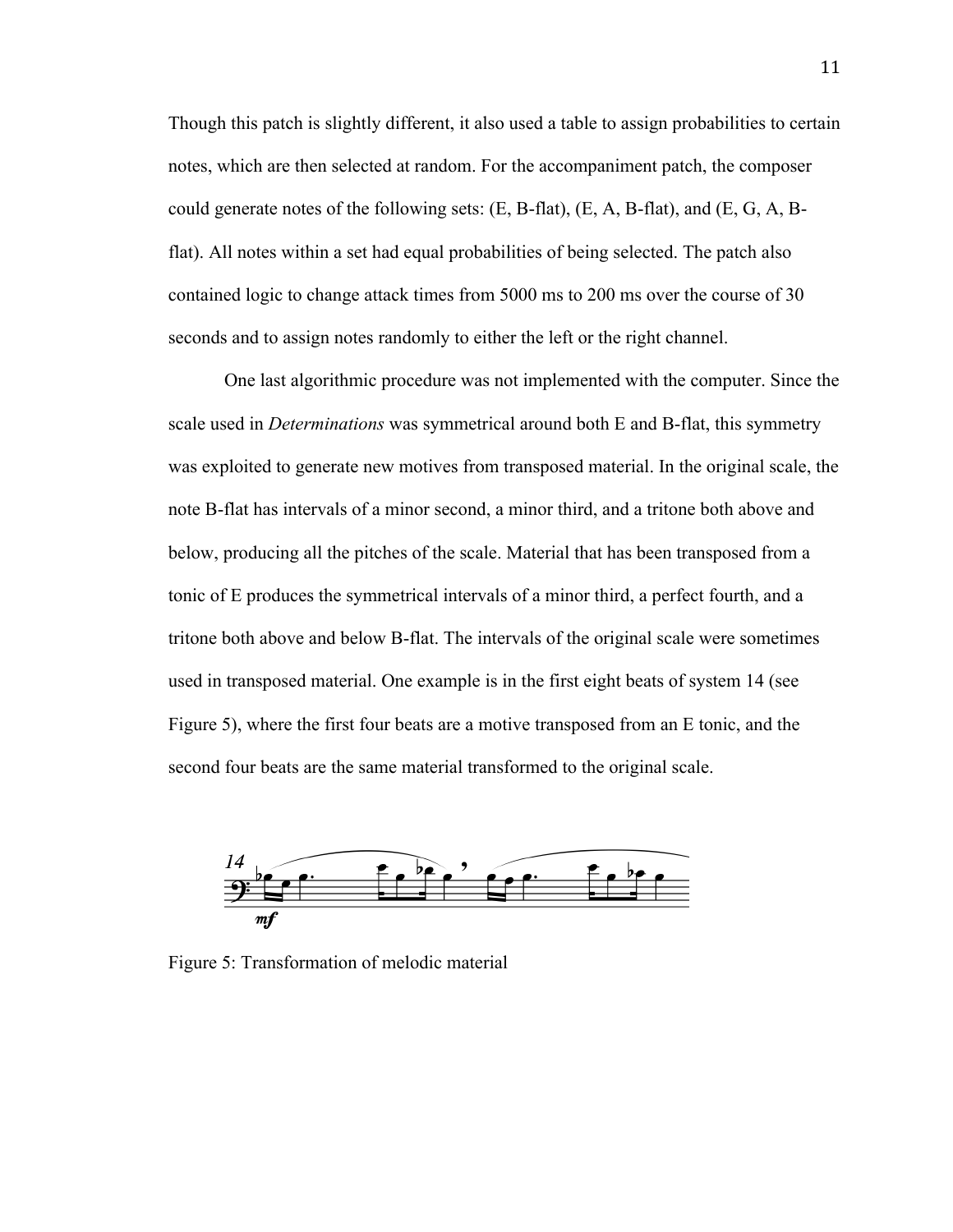#### *Digital Performer and Reason*

Reason was used as the primary sound generating software for *Determinations*. Trombone samples from the University of Iowa Musical Instrument Samples were used in several NN-19 samplers in Reason. A synthesized tone from a Subtractor synthesizer was also used, along with reverb and EQ effects. Digital Performer was used as sequencing software to generate data providing the Reason synthesizers with pitch, volume, and rhythmic information, as well as automation of some of these and other parameters. Digital Performer was also used to manipulate the sound of the trombone accompaniment in systems 6 through 12, pitch shifting the audio file generated from Max/MSP and Reason.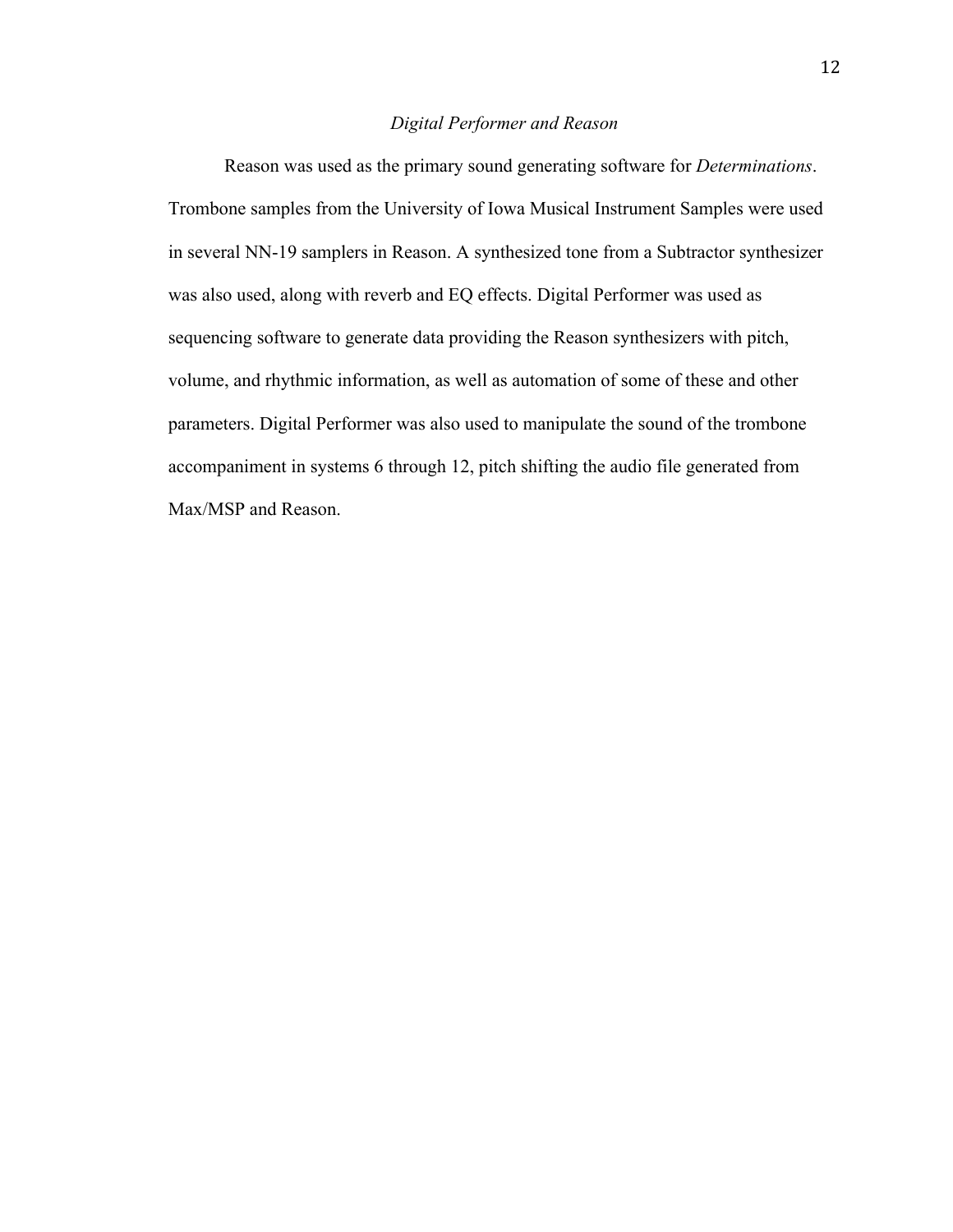#### IV. Conclusion

This creative project focused on the composition of a work for tenor trombone and digital audio, integrating algorithmically determined, computer-generated melodic and harmonic materials. The use of computer music methods enabled the composer to expand upon the sound of the acoustic instrument as a source, surpassing its constraints in register and developing new timbres and phrase structures that are not possible acoustically. Though the materials were generated algorithmically, the composer maintained control of the work by selecting only material that was deemed appropriate, and combining it in non-algorithmic ways. The composition *Determinations* is the result of this effort.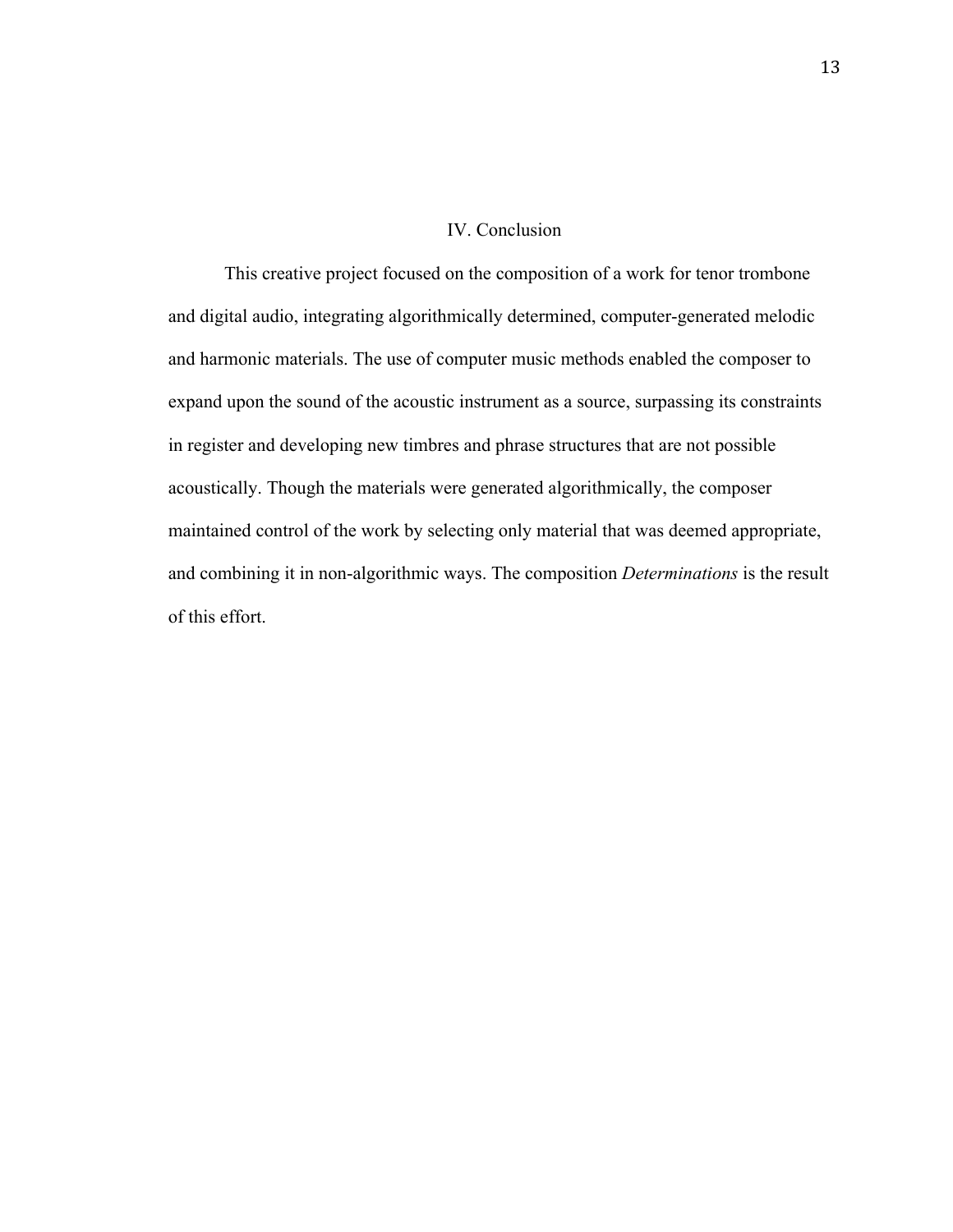#### References

- Burton, Anthony R. and Tanya Vladimirova. "Generation of Musical Sequences with Genetic Techniques." Computer Music Journal 23, no. 4 (Winter 1996): 48-58.
- Collins,
Nick
and
Julio
d'Escriván. *The
Cambridge
Companion
to
Electronic
Music*. Cambridge,
UK:
Cambridge
University
Press,
2007.
- Hiller, Lejaren. "Music Composed with Computers A Historical Survey." In *The Computer and Music*, ed. Harry B. Lincoln, 42-96. Ithaca, NY: Cornell University Press, 1970.
- Landy, Leigh. *Understanding the Art of Sound Organization*. Cambridge, MA: MIT Press,
2007.
- Langston,
Peter
S.
"IMG/1:
An
Incidental
Music
Generator."
In *Computer
Music Journal* 15, no. 1 (Spring 1991): 28-39.
- Loy,
Gareth.
"Composing
with
Computers
‐
A
Survey
of
Some
Compositional Formalisms
and
Music
Programming
Languages."
In *Current
Directions
in*  Computer Music Research, ed. Max V. Mathews and John R. Pierce, 291-396. Cambridge,
MA:
MIT
Press,
1989.
- Roads,
Curtis,
John
Strawn,
Curtis
Abbott,
John
Gordon,
and
Philip
Greenspun. *The Computer
Music
Tutorial*.
Cambridge:
MIT
Press,
1996.
- Rowe,
Robert. *Interactive
Music
Systems:
Machine
Listening
and
Composing.* Cambridge,
MA:
MIT
Press,
1993.
- Winkler, Todd. Composing Interactive Music: Techniques and Ideas Using Max. Cambridge,
MA:
MIT
Press,
1998
- Xenakis,
Iannis. *Formalized
Music*,
rev.
ed.
Harmonologia
Series
No.
6.
Stuyvesant, NY:
Pendragon
Press,
1992.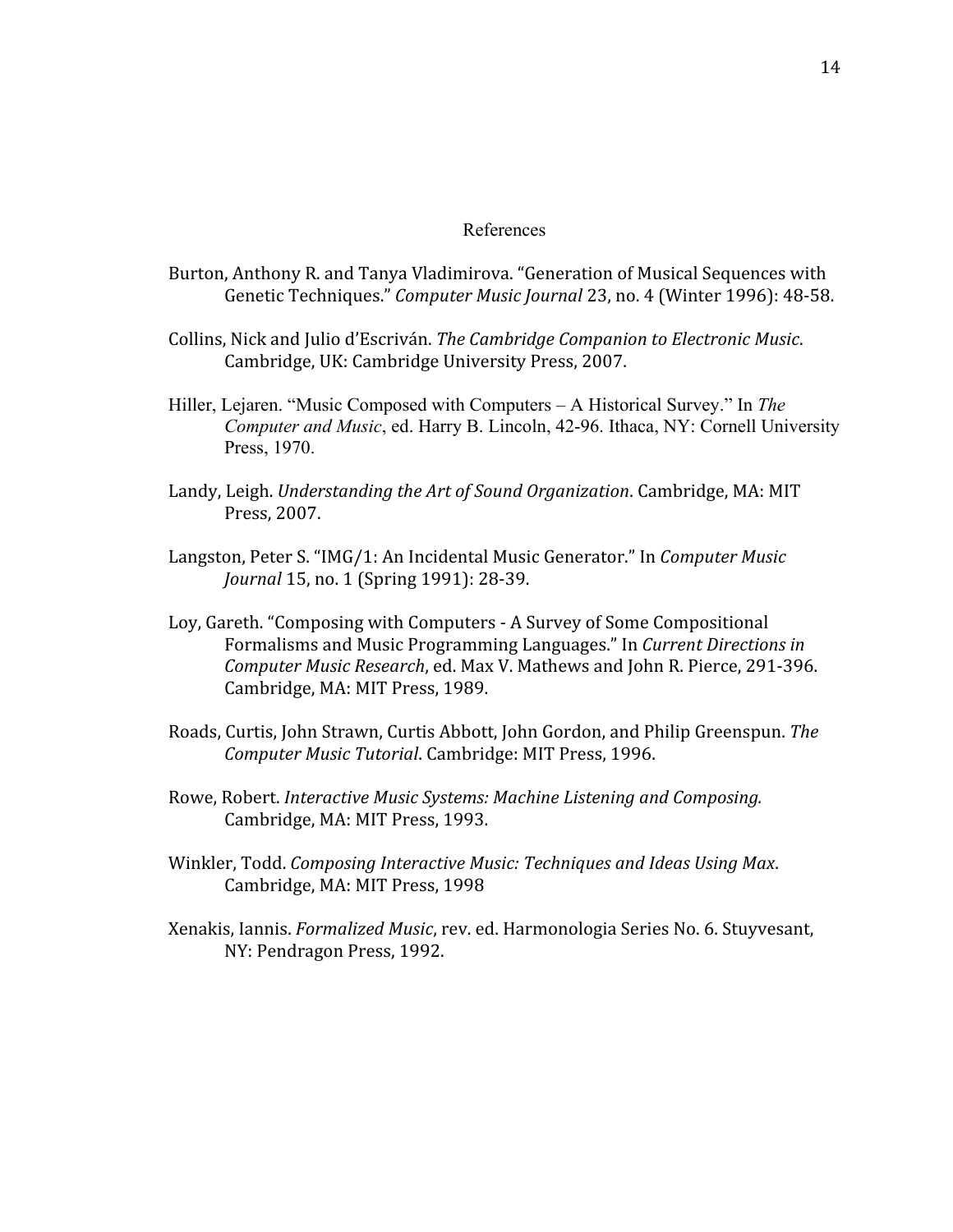# **Determinations**

by Harold Walls

Performance notes:

Tempo is flexible throughout, but events should occur in the same order as they appear left to right in the score.

Vertical dashed lines denote events that should be synchronous.

Breath marks denote pauses. The duration is up to the performer, but they are not intended to be long pauses.

The CD is divided into 5 tracks:

Tracks 1 - 4 contain the digital audio for performance

 Track 5 contains a midi realization of the piece with a synthesized solo part During performance, tracks 1-3 run continuously without pause.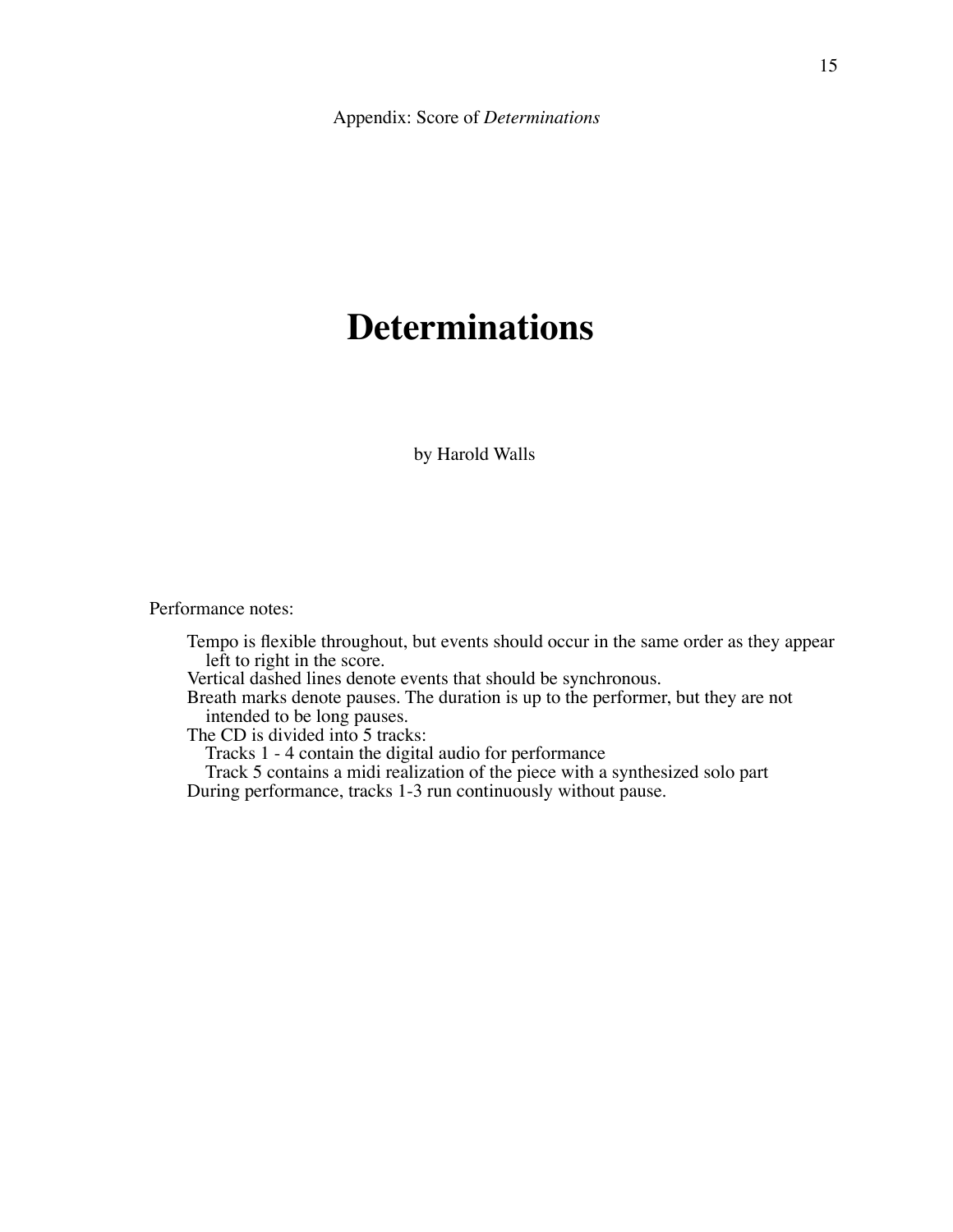

**Determinations**

16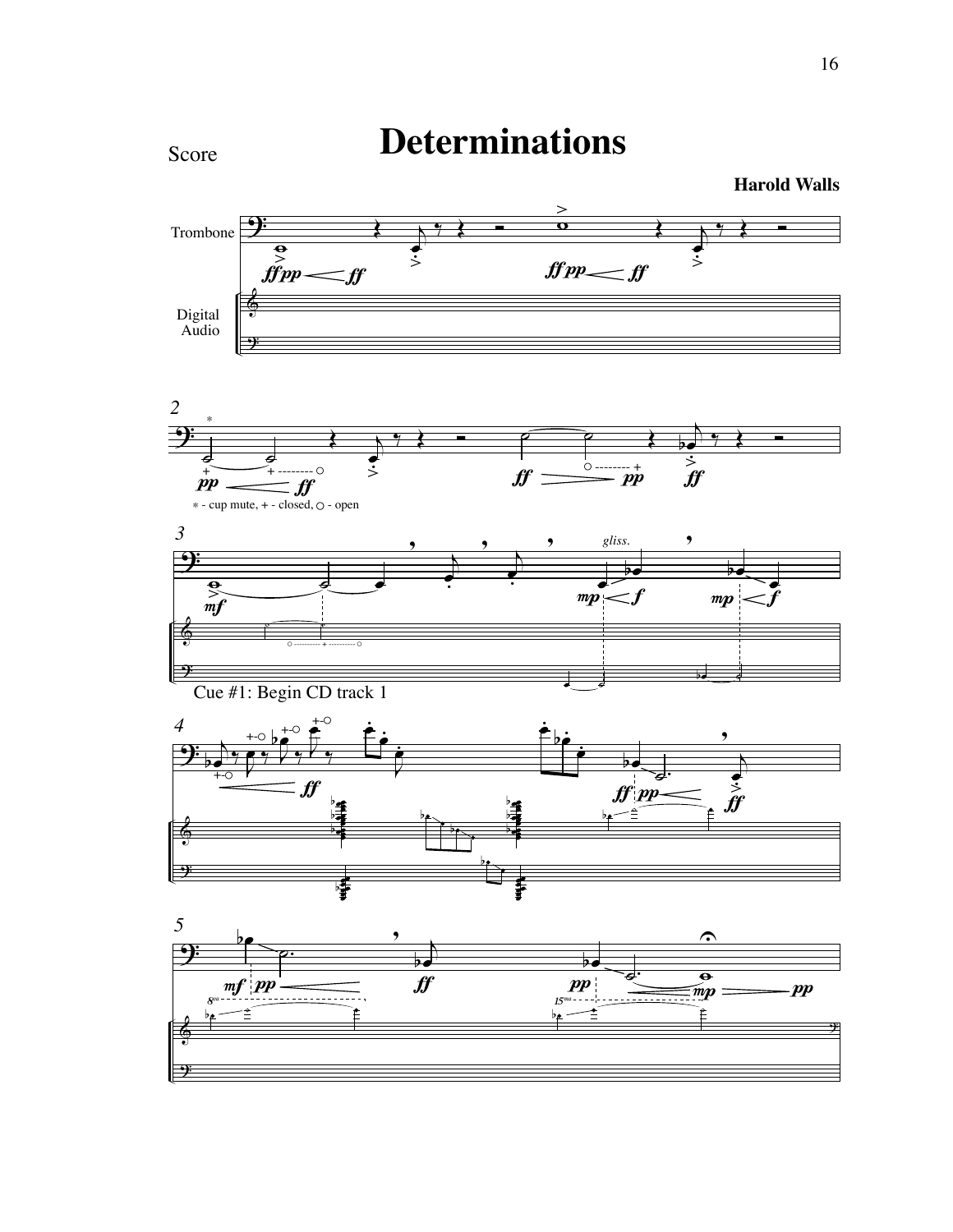

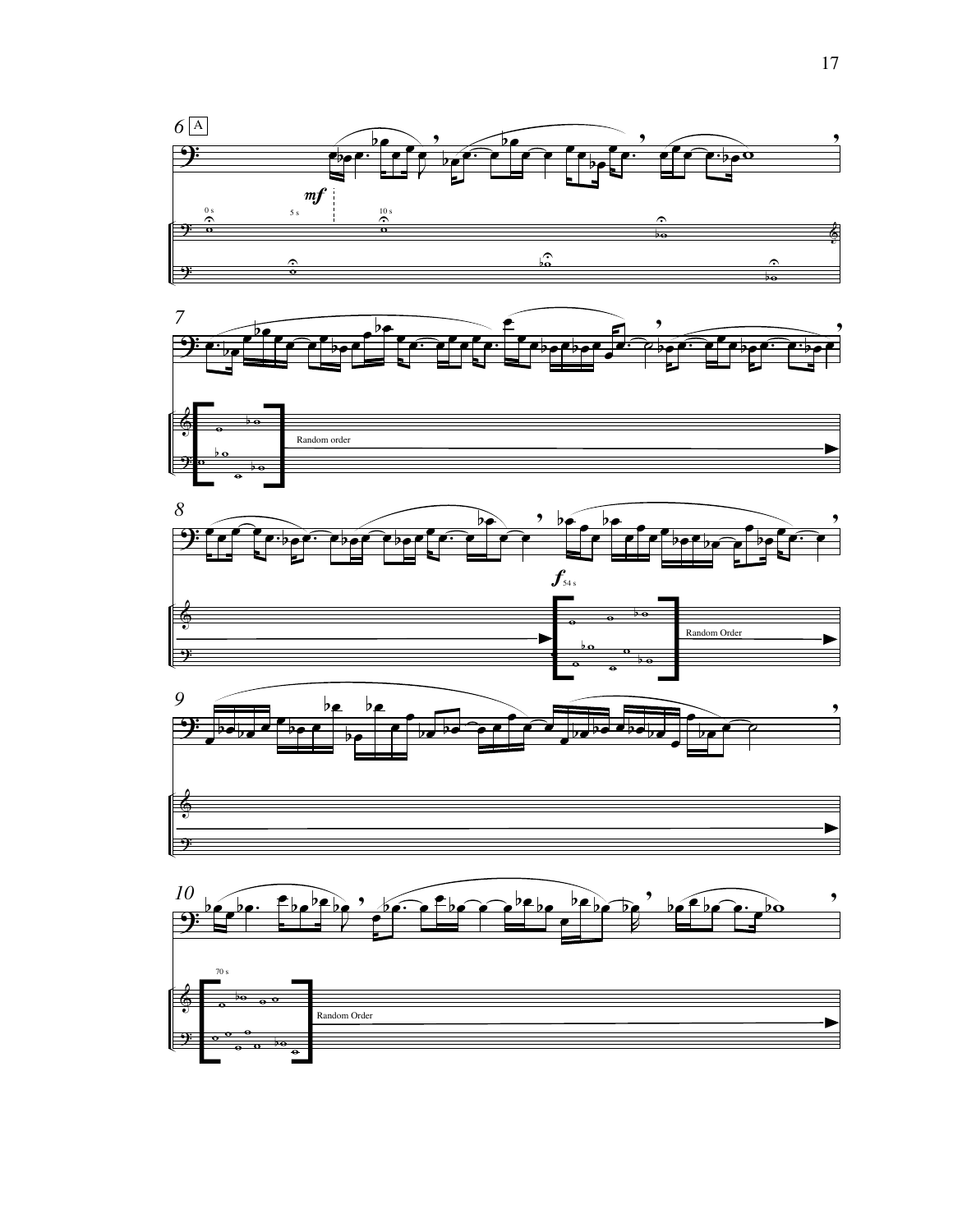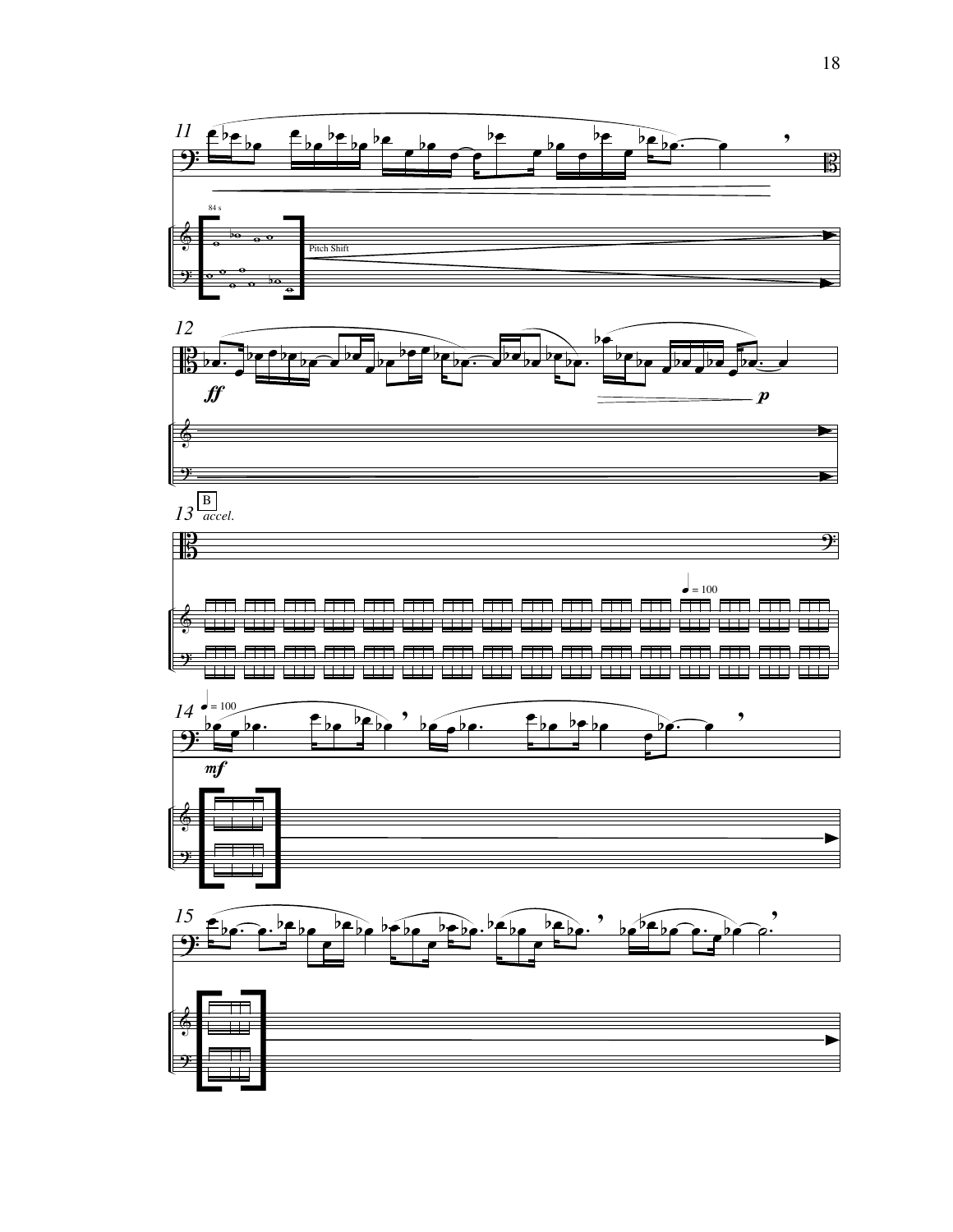